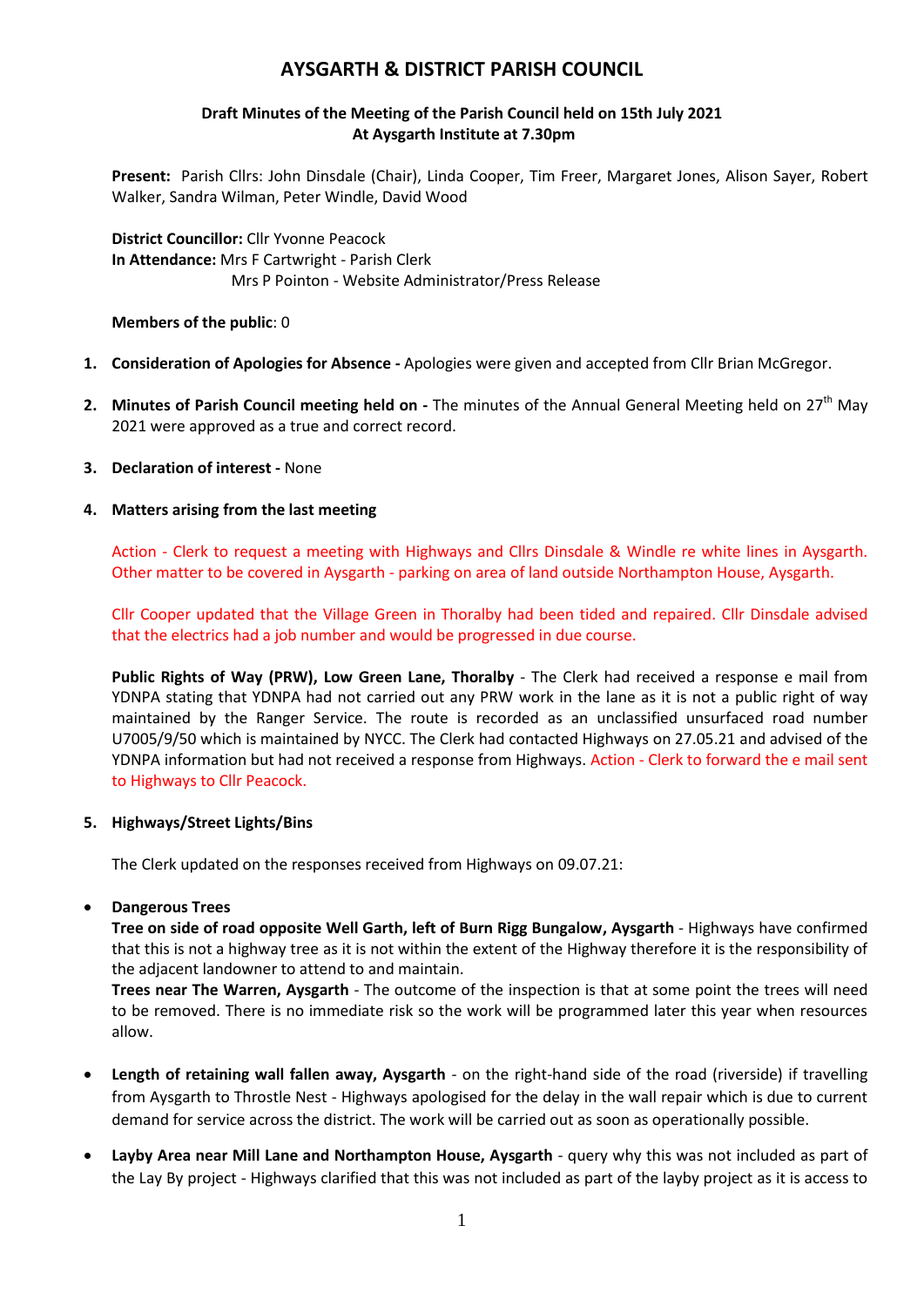a named road, Mill Lane. Engineers have advised that Highways is committed to investigate the matter and are currently looking at this specific site and determining what can be done to address the concern of water whilst maintaining access. It is anticipated that the design will be completed by the end of August and works will be programmed accordingly.

- **Collection of historic triangular warning signs re floods and ice from Newbiggin** Highways had arranged for these to be collected. Cllr Jones confirmed that the signs had been collected but one had been missed on the hill towards West Burton.
- **Road Traffic Speed sign on Jammy Hill, Aysgarth Village** intermittent fault Highways confirmed that this has been reported to the Traffic Engineering team for attention.
- **Streetlight # 1 outage at the top of Mill Hill, Thoralby**  Confirmation had been received that this will be resolved.
- **Dog Foul Bin request, Thoralby**

RDC are not currently providing new bins re issues re collection. E mail had been received from RDC by councillors offering Dog Warden to meet with Councillors. Cllr Wilman said she had responded but received an out of office message. Action - Cllr Wilman to follow up.

# **New Matters**

Action - The Clerk was asked to report the following new matters to Highways:

- **Long standing Bridge issue at Bishopdale**  reminder
- **Road resurfacing works at Bishopdale** Make a complaint to Highways re Cllr Sayer had requested local access but the workmen were rude to her, and the result was no dustbin or post services, and it went on longer than it should have. A number of local residents have complained to Cllr Sayer and Highways.
- **Potholes in middle of the road on Church Bank, Aysgarth**

# **6. Financial Matters**

# **6.1 The council resolved to authorise the following payments:**

| Chq#         | Payee            | £         | <b>Description</b>                          |
|--------------|------------------|-----------|---------------------------------------------|
| 100988       | F Cartwright     | 150.52    | Clerk Pay - June 21                         |
| 100989       | F Cartwright     | 45.20     | Clerk Expenses - June 21                    |
| 100990       | F Cartwright     | 150.52    | Clerk Pay - July 21                         |
| 100991       | F Cartwright     | 10.00     | Clerk Expenses - July 21                    |
| 100992       | <b>HMRC</b>      | 112.80    | PAYE Qtr 1 ending 05.07.21                  |
| 100993       | A Goulthorpe     | 1,104.00  | Grass Cutting - June 21                     |
| 100994       | <b>LC</b> Parker | VOID      | £8,364.00 VOID                              |
| 100995       | <b>LC</b> Parker | 5,382.00  | $2^{nd}$ Invoice for Thoralby Drain Project |
| <b>Total</b> |                  | £6,955.04 |                                             |

The Clerk advised that there was a mistake on the agenda and the cheque numbers should have run from 100988 - 100992 rather than 100987 - 100991.

The following invoices had been received after the agenda had been issued:

A Goulthorpe - £1,104.00 Grass Cutting June 21.

LC Parker - Originally invoice # 2 had been received for full balance of £8,364.00. A replacement invoice was subsequently supplied by Cllr Wilman at the meeting for £5,382.00 a reduced value to reflect the work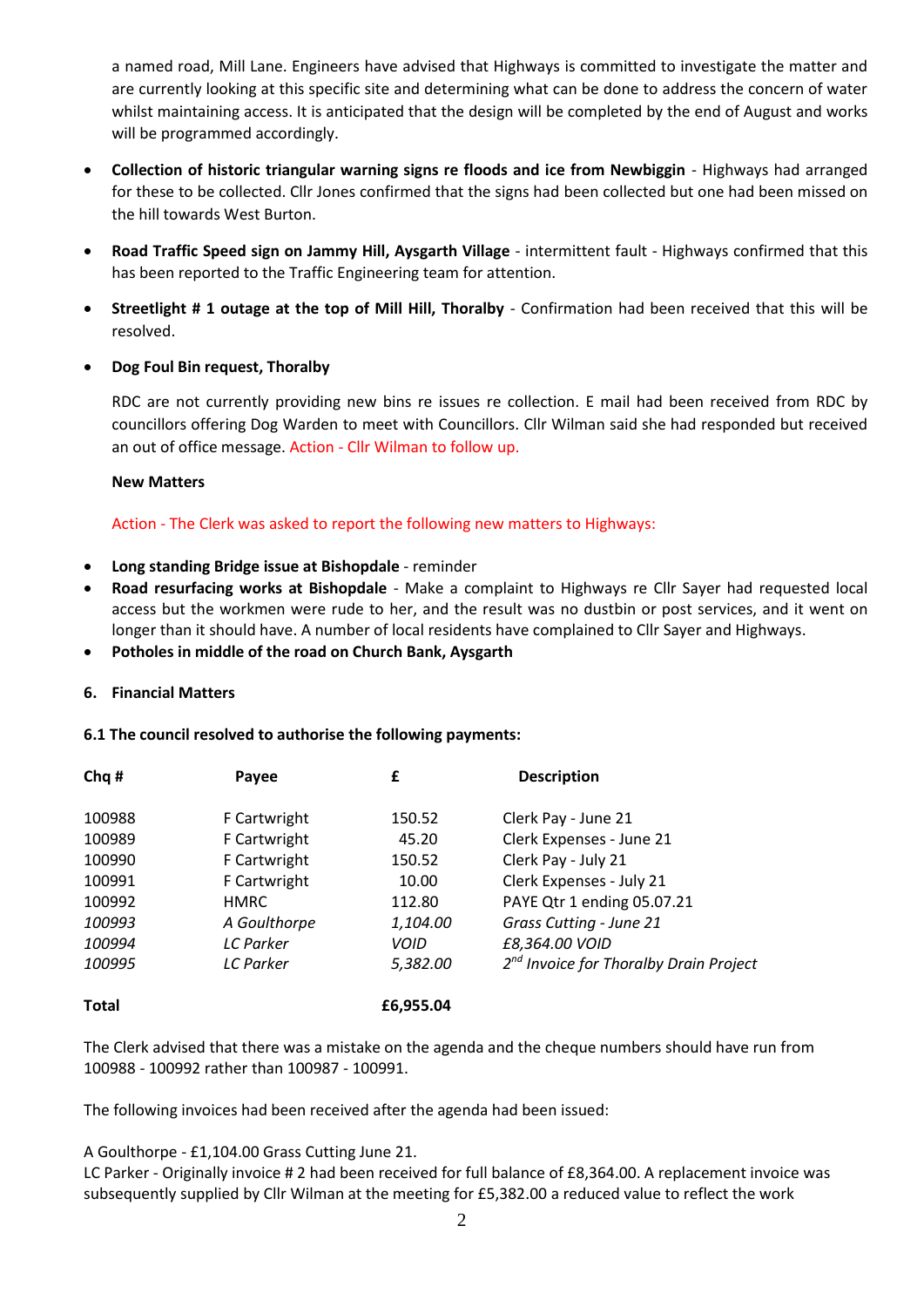completed to date. A meeting would be arranged between LC Parker and Councillors to agree the final work schedule.

# **7. Planning - To consider the following Planning Applications:**

#### **New**

**R/58/59E Thorbers Barn, Howesyke Farm, Bishopdale** - Full planning permission for change of use to allow civil marriage ceremonies to be held in the existing shoot barn

Action - Clerk to e mail YDNPA to object strongly on the grounds of concerns re the nature of the change in use, the number of people who would be visiting, noise, impact on dark skies, and the impact on the tranquillity of the area.

**R/53/27G Kidstones Bridge, Bishopdale DL8 3TG** - Full planning permission for erection of three-bedroom rural workers dwelling

Action - Clerk to email YDNPA to object strongly on the grounds that the Parish Council feel that this would set a precedent for a new build house on a vacant site in open countryside. The applicant was given planning permission for two new workers house to be built at Howsyke, Bishopdale. That planning was for a farm worker and a game keeper. The applicant does not farm the land at Kidstones. He has a tenant farming the land at Kidstones Bridge who go to the stock each day. The Parish Council do not see the need for a rural worker's dwelling.

Action - Clerk to e mail YDNPA re concerns about the number of planning applications and amendments from the owner at Howsyke and would like to receive confirmation from the YDNPA that the owner has adhered to all of the planning applications that he has been granted. The Parish Council feel that there have been a number of breaches.

#### **Pending Update**

The Clerk advised the Parish Council that she had received a response e mail from YDNPA to confirm that whilst the Parish Council would continue to receive details of new planning applications, decisions would need to be obtained by logging on to the Citizens Portal (which was currently experiencing problems). Action - The Clerk would access the Portal once the problems have been resolved and update on the below pending applications:

R/59/50C at Hardbanks Barn, Thornton Rust, DL8 3AS R/53/32 at Big Laithe, Bishopdale R/53/27F at Land west of Kidstones Gill Bridge, Bishopdale R/51/54M at Birkbeck House, Aysgarth, DL8 35R R/51/54N/LB at Birkbeck House, Aysgarth, DL8 35R R/58/12R at Town Head Farm, Thoralby, DL8 3SU R/58/95 at Bishop Fold, Westfield Lane, Thoralby, DL8 3SU R/51/54N/LB at Birkbeck House, Aysgarth R/51/54M at Birkbeck House, Aysgarth R/59/54 at High Meadow (formerly Brookside Barn), Thornton Rust, DL8 3AW R/57/5Y/LB at Turn Syke Barn, Newbiggin, DL8 3TD R/57/5Z/LB at Turn Syke Barn, Newbiggin, Bishopdale, DL8 3TD R/58/55B/OH Thoralby Village R/58/78A/LB at Holmeside House, Thoralby, Leyburn, DL8 3SZ R/58/58C at Spickles Farm, Eshington Lane, West Burton, DL8 3BD R/58/85 at New Cottage, Westfield Lane, Thoralby, DL8 3SU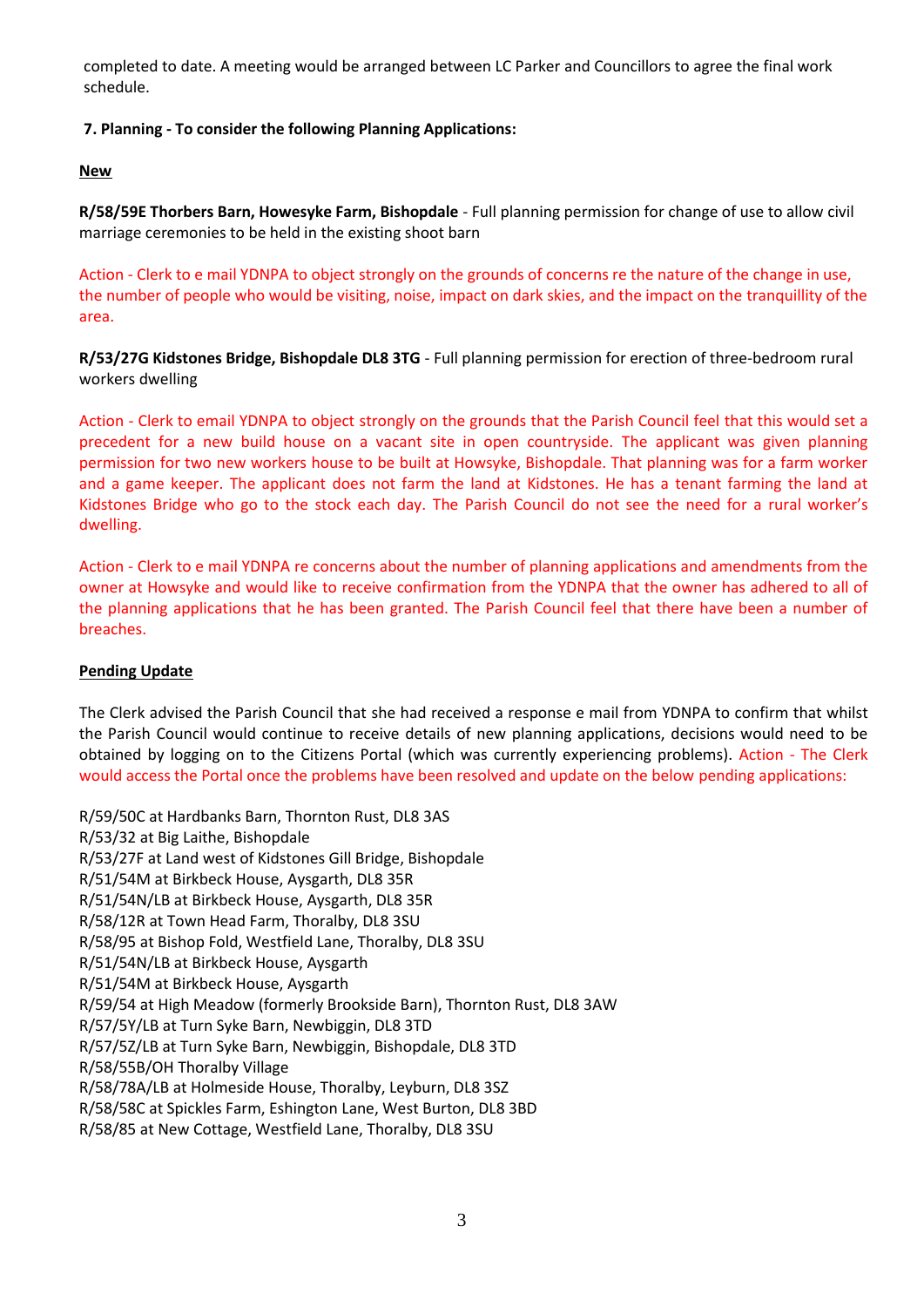# **8. Thoralby Moss & Thornton Mire (Standing Item) - Land Grazing Agreement**

The Clerk updated that Rob Harrison, PWC had agreed by e-mail on 19.06.21 to draft the agreements for £250 plus VAT. The Parish Council agreed to proceed. Cllr Dinsdale had chased Rob by e mail and phone on a number of occasions to discuss the details of the agreement. Action - Cllr Dinsdale & Clerk to chase again.

## **9. Ownership of Land/Rights of Way (Standing Item)** - The Parish Council had no comment to make.

## **10. Natural England Higher Level Stewardship (HLS) agreement expires in 2021.**

Cllr Dinsdale confirmed that this was in hand.

## **11. Correspondence (Circulated)**

The Parish Council noted the following correspondence:

- E mail dated 27.05.21 from North Yorkshire County Council re Teckel Letter re Highway Contractor
- E mail dated 28.05.21 from RDC re Publication of Local Plan Preferred Options Consultation Paper
- E mail from Democratic Services, NYCC re Public Notice Meeting of Richmondshire ACC on 9.06.21
- E mail dated 14.06.21 from Highways re Safer Roads Fund A684 Flood System Notification Letter/Plan
- E mail dated 15.06.21 & various e mails in July from Juliet Barker & Nick Gaskell re St Andrews Church, Aysgarth Church War Memorial Upgrading Project 2021 request for help with grant funding application Action - The Clerk to liaise with Nick Gaskell to submit the CIF Grant Application on behalf of the Parish Council by 31.08.21.
- E mail dated 16.06.21 from Yorkshire Local Council Association re North Yorkshire Police, Fire and Crime Panel seek co-opted members
- E mail dated 18.06.21 from RDC re Street Lighting Programme Application open **The Clerk confirmed that this had been applied for on 18.06.21.**
- E mail dated 18.06.21 from local resident re problems re parking in Thornton Rust **Cllr Dinsdale said that local residents had been made aware and the situation had improved. It was agreed to monitor the situation.**
- E mail dated 19.06.21 from Rob Harrison (PWC) re costs for Land Grazing Agreement, Thoralby
- E mail dated 25.06.21 from YDNPA Planning response re enquiry re Planning Application for The Farm at Throstle Nest and East Lane Farm, Bishopdale

**The Farm at Throstle Nest - Application R/59/52A/GPDO Prior notification under Schedule 2, Part 6 of the Town & Country Planning (General Permitted Development Order) (England) 2015 for erection of an agricultural building.**

**East Lane Farm - YDNPA have not received anything from them since 07.09.18 - R/59/52A/GPDO full planning permission for erection of general agricultural building for storage of farmyard manure, feed and straw**

- E mail dated 29.06.21 from RDC re confirmation of garden waste subs at the Rock Garden, Aysgarth
- E mail dated 29.06.21 from Pip Pointon re phone box in Bishopdale

**Councillors commented as to how could BT say that people were not using the service when it was out of order. Cllr Peacock suggested the Clerk contact Callum at RDC to advise of the location of the phone box, which was next to The Old School House, Bishopdale.**